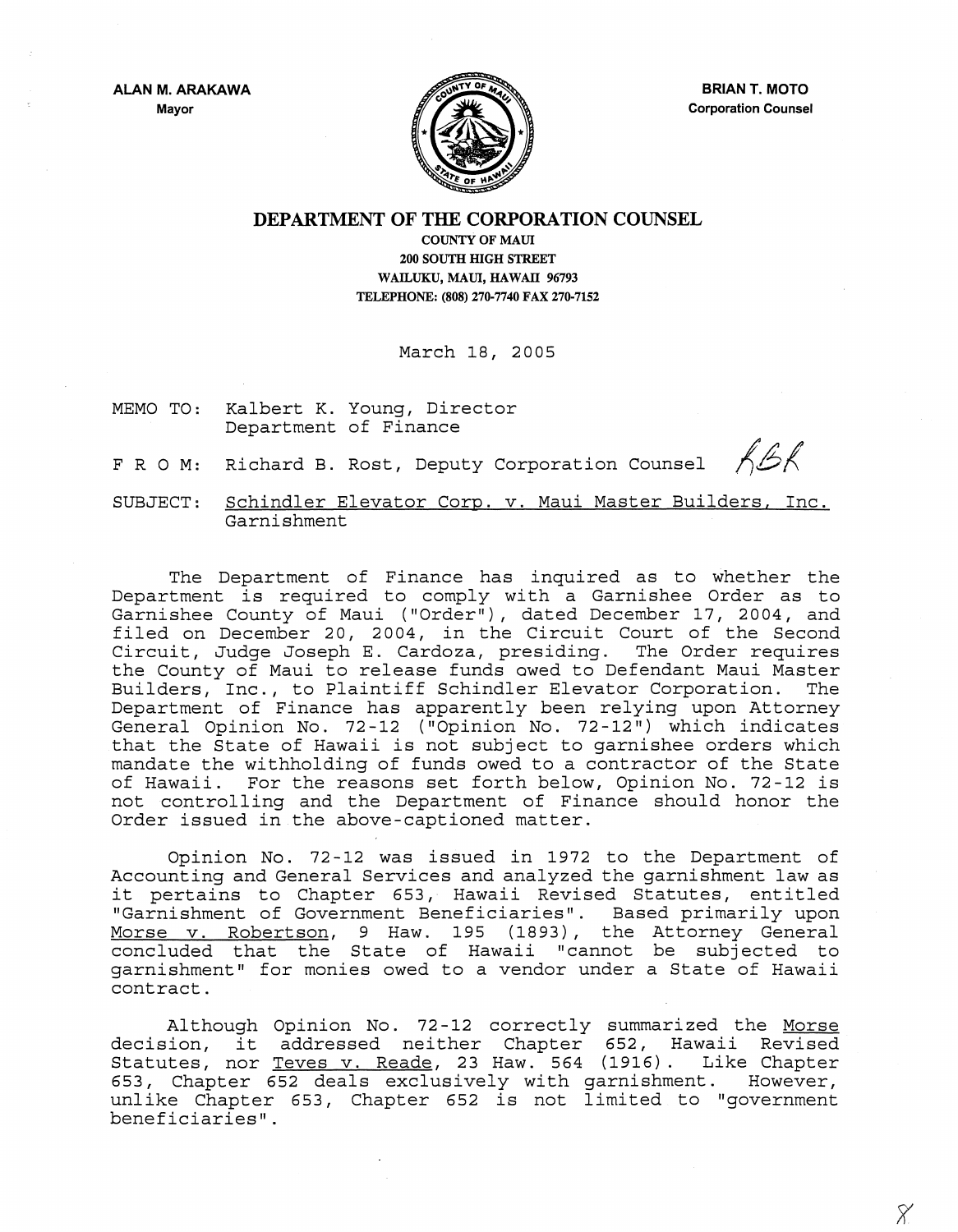Kalbert K. Young, Director Finance Page 2 March 18, 2005

In Teves v. Reade, 23 Haw. 564 (1916), the Court held that the City and County of Honolulu was subject to the process of garnishment. In Teves, the plaintiff obtained a judgment against examples and sought to garnish payments due under a contract<br>the defendant and sought to garnish payments due under a contract<br>between the defendant and the City and County of Honolulu. The between the defendant and the City and County of Honolulu. City and County of Honolulu argued that it was not subject to garnishment.

The Court disagreed and noted that the Hawaii legislature had provided that the City and County of Honolulu "may sue and be sued in all courts".<sup>1</sup> The Court also noted that the garnishment statute was applicable to "any person" and, therefore, it was broad enough to apply to the City and County of Honolulu. Likewise, the current statute, HRS § 652-1 includes the term "any person" within the definition of "garnishee" *(i.* e., those who may be garnished against) .

The Court further reasoned that the legislature gave express authority to subject the wages and salaries of its own officers and employees to garnishment and therefore, there was "no good reason for holding . . . that it would not be liable to such a proceeding where it owes an ordinary debt to a third person (citation omitted)." Id. at 567.

Similar to the case in Teves, the Plaintiff in the present case, Schindler Elevator Corporation, has obtained a Default Judgment Against Defendant Maui Master Builders, Inc. Pursuant to Chapter 652, Hawaii Revised Statutes, the Plaintiff moved for the issuance of a garnishee summons and the Court ultimately issued the Order requiring the County of Maui to provide the Plaintiff with garnished funds in the amount of \$32,512.24.

It should be noted that Maui Master Builders has defaulted on the underlying action and has not opposed the garnishment. Moreover, there is nothing indicating that the Order is defective<br>or otherwise unlawful. Under these circumstances, there is no Under these circumstances, there is no compelling reason or legal basis for the County of Maui to disobey the Court's Order or seek court relief from it. In addition, it should be noted that if the County of Maui does not obey the Court's Order, it may be liable pursuant to §652-2, Hawaii Revised Statutes.

Finally, in Teves the Court addressed the legitimate concern that work may not be completed if the contractor becomes aware that<br>payment will be diverted. The Court noted that in the Teves The Court noted that in the Teves matter, the "work under the contract [had] been completed, and accepted by the city and county, and that nothing [remained] to be

 $H.R.S. S46-1.5(22)$  provides the following: "Each county shall have the power to sue and be sued in its corporate name."